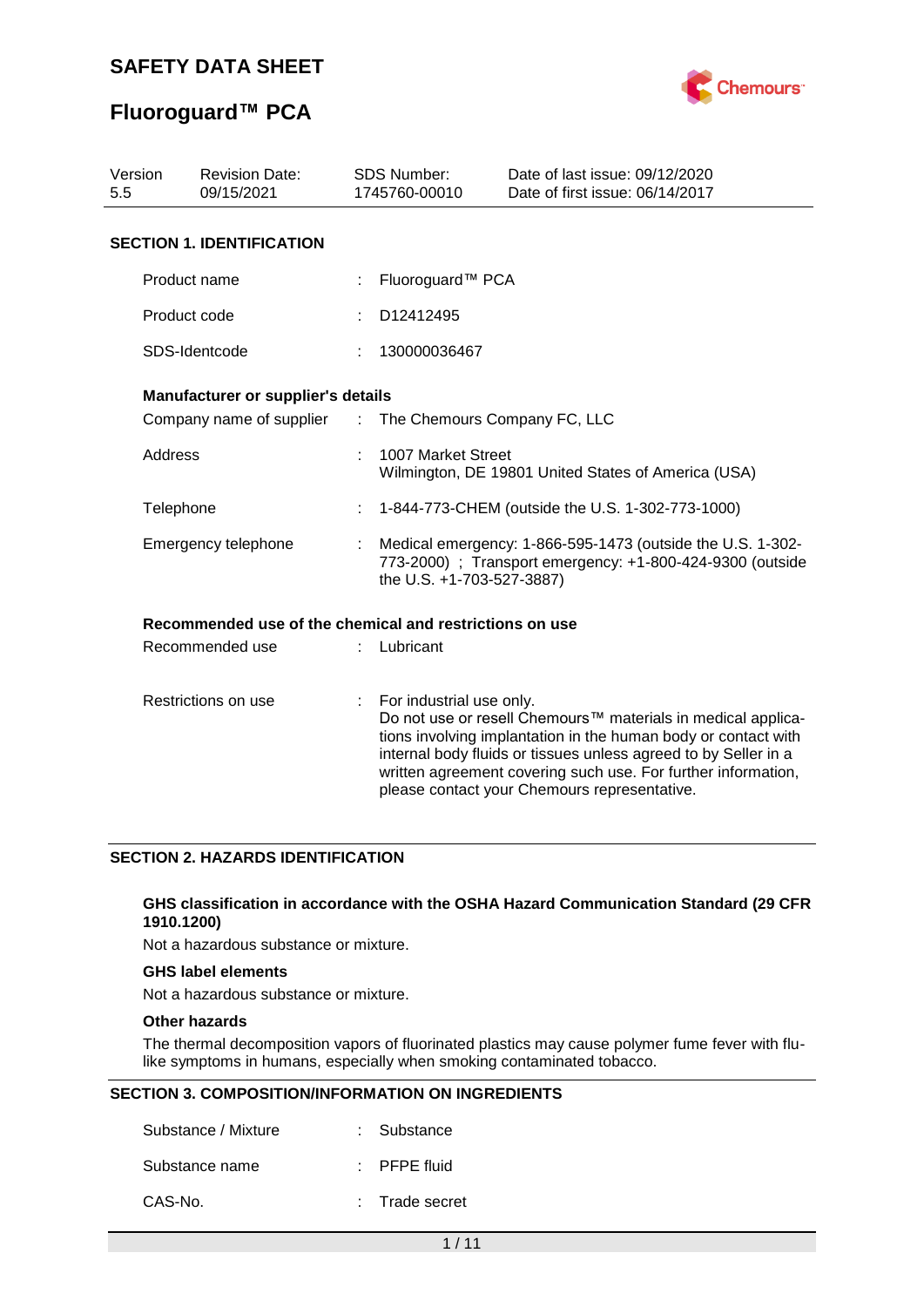

# **Fluoroguard™ PCA**

| Version | <b>Revision Date:</b> | SDS Number:   | Date of last issue: 09/12/2020  |
|---------|-----------------------|---------------|---------------------------------|
| -5.5    | 09/15/2021            | 1745760-00010 | Date of first issue: 06/14/2017 |
|         |                       |               |                                 |

### **Components**

No hazardous ingredients

### **SECTION 4. FIRST AID MEASURES**

| If inhaled                                                        | If inhaled, remove to fresh air.<br>Get medical attention if symptoms occur.                                              |
|-------------------------------------------------------------------|---------------------------------------------------------------------------------------------------------------------------|
| In case of skin contact                                           | $\therefore$ Wash with water and soap as a precaution.<br>Get medical attention if symptoms occur.                        |
| In case of eye contact                                            | Flush eyes with water as a precaution.<br>Get medical attention if irritation develops and persists.                      |
| If swallowed                                                      | : If swallowed, DO NOT induce vomiting.<br>Get medical attention if symptoms occur.<br>Rinse mouth thoroughly with water. |
| Most important symptoms<br>and effects, both acute and<br>delayed | Irritation<br>Shortness of breath<br>Inhalation may provoke the following symptoms:<br>Irritation<br>Shortness of breath  |
| Protection of first-aiders                                        | No special precautions are necessary for first aid responders.                                                            |
| Notes to physician                                                | Treat symptomatically and supportively.                                                                                   |

### **SECTION 5. FIRE-FIGHTING MEASURES**

| Suitable extinguishing media :           |    | Water spray<br>Alcohol-resistant foam<br>Carbon dioxide (CO2)<br>Dry chemical                                                                                                                                                         |
|------------------------------------------|----|---------------------------------------------------------------------------------------------------------------------------------------------------------------------------------------------------------------------------------------|
| Unsuitable extinguishing<br>media        |    | None known.                                                                                                                                                                                                                           |
| Specific hazards during fire<br>fighting |    | Exposure to combustion products may be a hazard to health.                                                                                                                                                                            |
| Hazardous combustion prod-:<br>ucts      |    | Hydrogen fluoride<br>carbonyl fluoride<br>potentially toxic fluorinated compounds<br>aerosolized particulates<br>Carbon oxides                                                                                                        |
| Specific extinguishing meth-<br>ods      | ÷. | Use extinguishing measures that are appropriate to local cir-<br>cumstances and the surrounding environment.<br>Use water spray to cool unopened containers.<br>Remove undamaged containers from fire area if it is safe to do<br>SO. |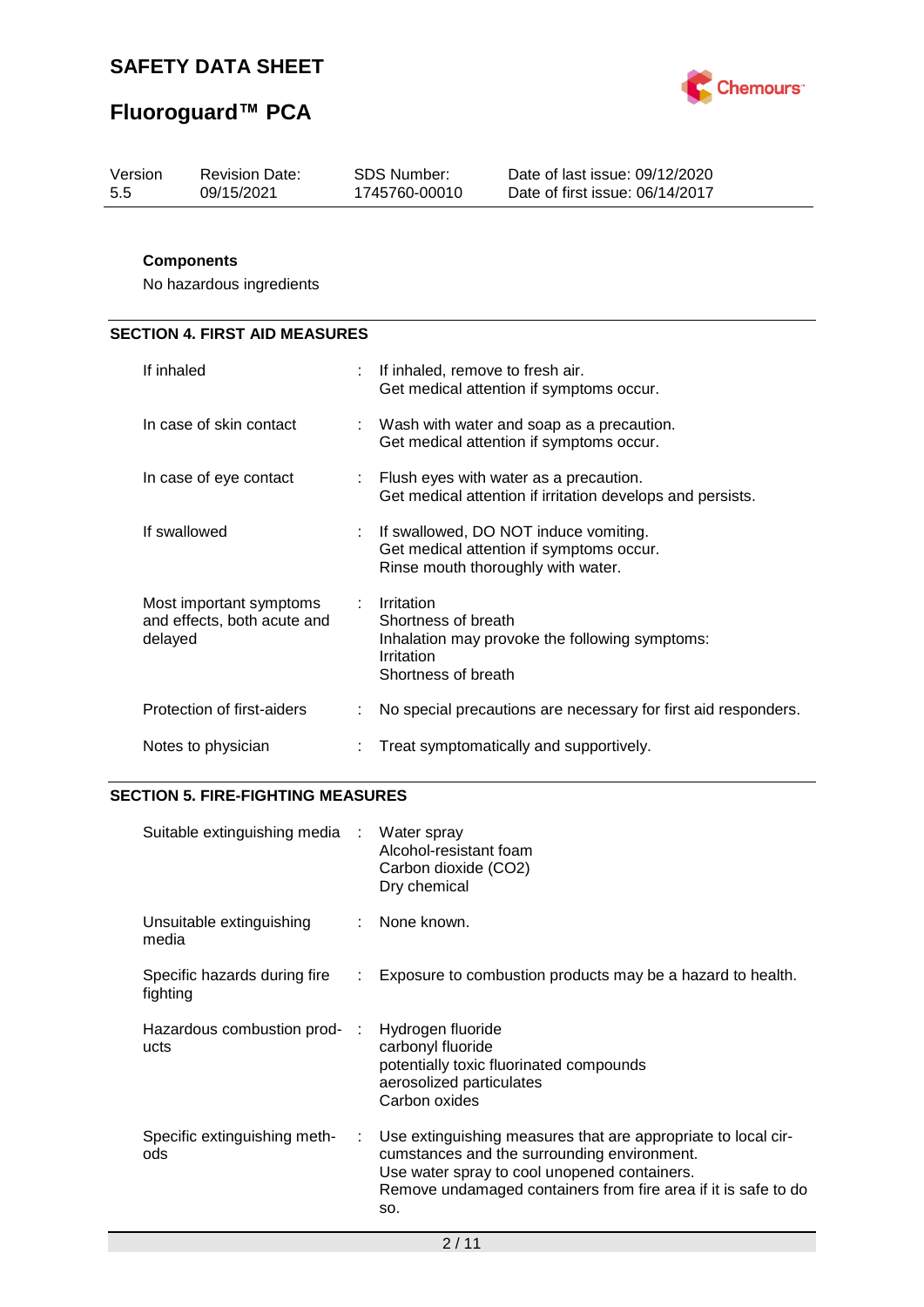# **Fluoroguard™ PCA**



| Version<br>5.5 | <b>Revision Date:</b><br>09/15/2021                                             | <b>SDS Number:</b><br>1745760-00010                                                                                                                                                                                                                                                                                   | Date of last issue: 09/12/2020<br>Date of first issue: 06/14/2017                                                                                                                                                                                                                                                                                                                                                                                                                                                                                                                                                        |  |
|----------------|---------------------------------------------------------------------------------|-----------------------------------------------------------------------------------------------------------------------------------------------------------------------------------------------------------------------------------------------------------------------------------------------------------------------|--------------------------------------------------------------------------------------------------------------------------------------------------------------------------------------------------------------------------------------------------------------------------------------------------------------------------------------------------------------------------------------------------------------------------------------------------------------------------------------------------------------------------------------------------------------------------------------------------------------------------|--|
|                | Special protective equipment<br>for fire-fighters                               | Evacuate area.<br>Wear self-contained breathing apparatus for firefighting if<br>necessary.<br>Use personal protective equipment.                                                                                                                                                                                     |                                                                                                                                                                                                                                                                                                                                                                                                                                                                                                                                                                                                                          |  |
|                | <b>SECTION 6. ACCIDENTAL RELEASE MEASURES</b>                                   |                                                                                                                                                                                                                                                                                                                       |                                                                                                                                                                                                                                                                                                                                                                                                                                                                                                                                                                                                                          |  |
|                | Personal precautions, protec- :<br>tive equipment and emer-<br>gency procedures |                                                                                                                                                                                                                                                                                                                       | Follow safe handling advice (see section 7) and personal pro-<br>tective equipment recommendations (see section 8).                                                                                                                                                                                                                                                                                                                                                                                                                                                                                                      |  |
|                | <b>Environmental precautions</b>                                                | Avoid release to the environment.<br>Prevent further leakage or spillage if safe to do so.<br>Prevent spreading over a wide area (e.g., by containment or<br>oil barriers).<br>Retain and dispose of contaminated wash water.<br>Local authorities should be advised if significant spillages<br>cannot be contained. |                                                                                                                                                                                                                                                                                                                                                                                                                                                                                                                                                                                                                          |  |
|                | Methods and materials for<br>containment and cleaning up                        | bent.<br>which regulations are applicable.                                                                                                                                                                                                                                                                            | Soak up with inert absorbent material.<br>For large spills, provide diking or other appropriate contain-<br>ment to keep material from spreading. If diked material can be<br>pumped, store recovered material in appropriate container.<br>Clean up remaining materials from spill with suitable absor-<br>Local or national regulations may apply to releases and dispo-<br>sal of this material, as well as those materials and items em-<br>ployed in the cleanup of releases. You will need to determine<br>Sections 13 and 15 of this SDS provide information regarding<br>certain local or national requirements. |  |

## **SECTION 7. HANDLING AND STORAGE**

| Technical measures                            |    | : See Engineering measures under EXPOSURE<br>CONTROLS/PERSONAL PROTECTION section.                                                                                                                                         |
|-----------------------------------------------|----|----------------------------------------------------------------------------------------------------------------------------------------------------------------------------------------------------------------------------|
| Local/Total ventilation                       |    | Use only with adequate ventilation.                                                                                                                                                                                        |
| Advice on safe handling                       |    | Handle in accordance with good industrial hygiene and safety<br>practice, based on the results of the workplace exposure as-<br>sessment<br>Take care to prevent spills, waste and minimize release to the<br>environment. |
| Conditions for safe storage                   |    | : Keep in properly labeled containers.<br>Store in accordance with the particular national regulations.                                                                                                                    |
| Materials to avoid                            | ÷. | No special restrictions on storage with other products.                                                                                                                                                                    |
| Further information on stor-<br>age stability |    | No decomposition if stored and applied as directed.                                                                                                                                                                        |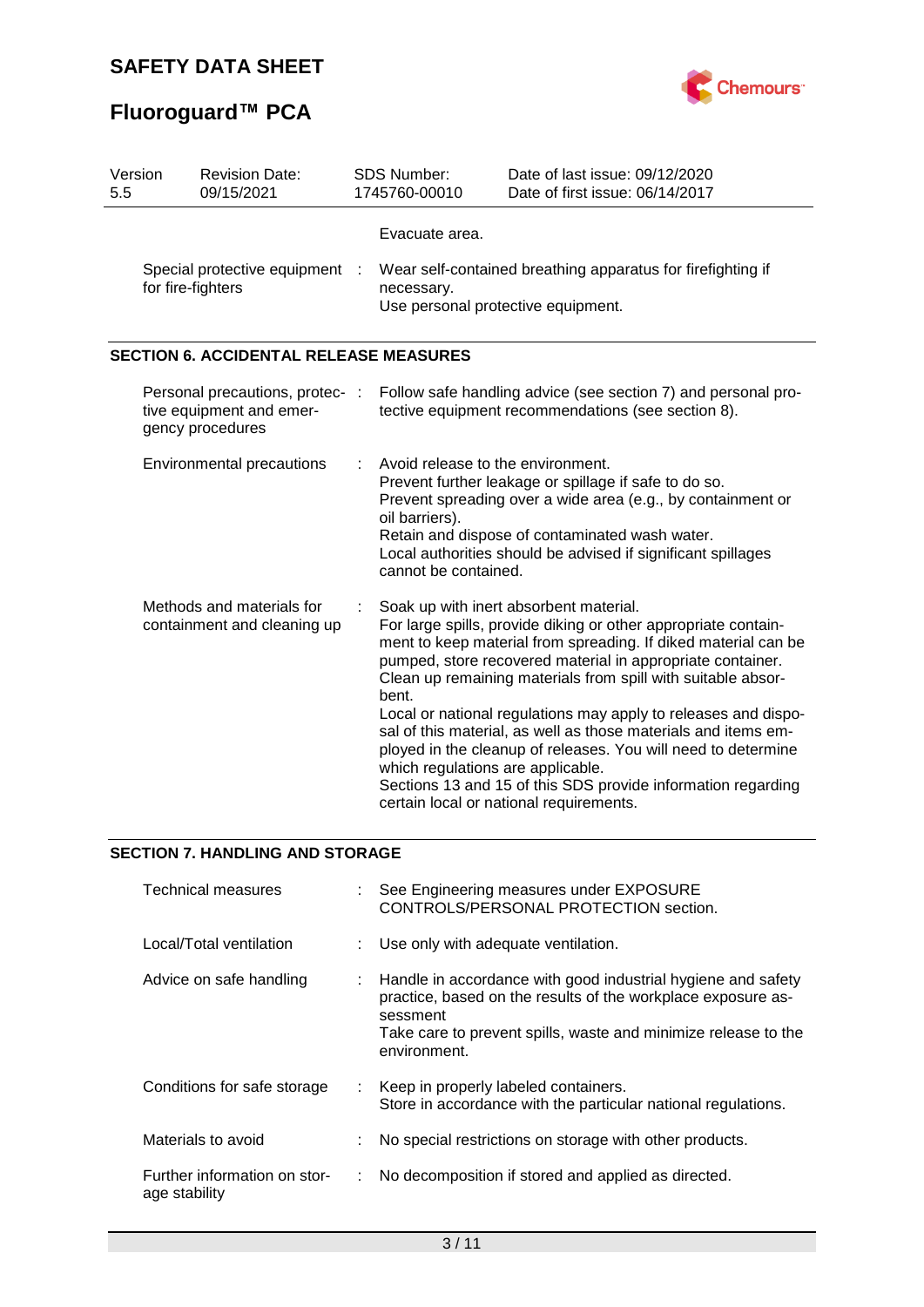

## **Fluoroguard™ PCA**

| Version | <b>Revision Date:</b> | SDS Number:   | Date of last issue: 09/12/2020  |
|---------|-----------------------|---------------|---------------------------------|
| 5.5     | 09/15/2021            | 1745760-00010 | Date of first issue: 06/14/2017 |

#### **SECTION 8. EXPOSURE CONTROLS/PERSONAL PROTECTION**

#### **Ingredients with workplace control parameters**

Contains no substances with occupational exposure limit values.

#### **Occupational exposure limits of decomposition products**

| exposure)<br>concentration<br><b>TWA</b><br><b>ACGIH</b><br>Hydrofluoric acid<br>7664-39-3<br>$0.5$ ppm<br>(Fluorine)<br>$\overline{\text{c}}$<br><b>ACGIH</b><br>2 ppm<br>(Fluorine)<br>$\overline{\text{c}}$<br><b>NIOSH REL</b><br>6 ppm<br>$5 \text{ mg/m}^3$<br><b>TWA</b><br><b>NIOSH REL</b><br>3 ppm<br>$2.5$ mg/m <sup>3</sup><br>3 ppm<br>OSHA Z-2<br><b>TWA</b><br><b>ACGIH</b><br><b>TWA</b><br>Carbonyl difluoride<br>353-50-4<br>2 ppm<br><b>STEL</b><br><b>ACGIH</b><br>5 ppm<br><b>NIOSH REL</b><br>2 ppm<br><b>TWA</b><br>$5 \text{ mg/m}^3$<br><b>NIOSH REL</b><br><b>ST</b><br>5 ppm<br>15 mg/m $3$<br>Carbon dioxide<br><b>ACGIH</b><br><b>TWA</b><br>5,000 ppm<br>124-38-9<br><b>STEL</b><br><b>ACGIH</b><br>30,000 ppm<br><b>NIOSH REL</b><br><b>TWA</b><br>5,000 ppm<br>$9,000$ mg/m <sup>3</sup><br><b>ST</b><br>$30,000$ ppm<br><b>NIOSH REL</b><br>54,000 mg/m <sup>3</sup><br><b>TWA</b><br>OSHA Z-1<br>5,000 ppm<br>$9,000$ mg/m <sup>3</sup><br><b>ACGIH</b><br>Carbon monoxide<br>630-08-0<br><b>TWA</b><br>25 ppm<br><b>TWA</b><br><b>NIOSH REL</b><br>35 ppm<br>40 mg/m <sup>3</sup><br>$\mathsf{C}$<br><b>NIOSH REL</b><br>200 ppm<br>229 mg/m <sup>3</sup><br>OSHA <sub>Z-1</sub><br><b>TWA</b><br>50 ppm | Components | CAS-No. | Value type | Control parame-    | <b>Basis</b> |
|---------------------------------------------------------------------------------------------------------------------------------------------------------------------------------------------------------------------------------------------------------------------------------------------------------------------------------------------------------------------------------------------------------------------------------------------------------------------------------------------------------------------------------------------------------------------------------------------------------------------------------------------------------------------------------------------------------------------------------------------------------------------------------------------------------------------------------------------------------------------------------------------------------------------------------------------------------------------------------------------------------------------------------------------------------------------------------------------------------------------------------------------------------------------------------------------------------------------------------------------|------------|---------|------------|--------------------|--------------|
|                                                                                                                                                                                                                                                                                                                                                                                                                                                                                                                                                                                                                                                                                                                                                                                                                                                                                                                                                                                                                                                                                                                                                                                                                                             |            |         | (Form of   | ters / Permissible |              |
|                                                                                                                                                                                                                                                                                                                                                                                                                                                                                                                                                                                                                                                                                                                                                                                                                                                                                                                                                                                                                                                                                                                                                                                                                                             |            |         |            |                    |              |
|                                                                                                                                                                                                                                                                                                                                                                                                                                                                                                                                                                                                                                                                                                                                                                                                                                                                                                                                                                                                                                                                                                                                                                                                                                             |            |         |            |                    |              |
|                                                                                                                                                                                                                                                                                                                                                                                                                                                                                                                                                                                                                                                                                                                                                                                                                                                                                                                                                                                                                                                                                                                                                                                                                                             |            |         |            |                    |              |
|                                                                                                                                                                                                                                                                                                                                                                                                                                                                                                                                                                                                                                                                                                                                                                                                                                                                                                                                                                                                                                                                                                                                                                                                                                             |            |         |            |                    |              |
|                                                                                                                                                                                                                                                                                                                                                                                                                                                                                                                                                                                                                                                                                                                                                                                                                                                                                                                                                                                                                                                                                                                                                                                                                                             |            |         |            |                    |              |
|                                                                                                                                                                                                                                                                                                                                                                                                                                                                                                                                                                                                                                                                                                                                                                                                                                                                                                                                                                                                                                                                                                                                                                                                                                             |            |         |            |                    |              |
|                                                                                                                                                                                                                                                                                                                                                                                                                                                                                                                                                                                                                                                                                                                                                                                                                                                                                                                                                                                                                                                                                                                                                                                                                                             |            |         |            |                    |              |
|                                                                                                                                                                                                                                                                                                                                                                                                                                                                                                                                                                                                                                                                                                                                                                                                                                                                                                                                                                                                                                                                                                                                                                                                                                             |            |         |            |                    |              |
|                                                                                                                                                                                                                                                                                                                                                                                                                                                                                                                                                                                                                                                                                                                                                                                                                                                                                                                                                                                                                                                                                                                                                                                                                                             |            |         |            |                    |              |
|                                                                                                                                                                                                                                                                                                                                                                                                                                                                                                                                                                                                                                                                                                                                                                                                                                                                                                                                                                                                                                                                                                                                                                                                                                             |            |         |            |                    |              |
|                                                                                                                                                                                                                                                                                                                                                                                                                                                                                                                                                                                                                                                                                                                                                                                                                                                                                                                                                                                                                                                                                                                                                                                                                                             |            |         |            |                    |              |
|                                                                                                                                                                                                                                                                                                                                                                                                                                                                                                                                                                                                                                                                                                                                                                                                                                                                                                                                                                                                                                                                                                                                                                                                                                             |            |         |            |                    |              |
|                                                                                                                                                                                                                                                                                                                                                                                                                                                                                                                                                                                                                                                                                                                                                                                                                                                                                                                                                                                                                                                                                                                                                                                                                                             |            |         |            |                    |              |
|                                                                                                                                                                                                                                                                                                                                                                                                                                                                                                                                                                                                                                                                                                                                                                                                                                                                                                                                                                                                                                                                                                                                                                                                                                             |            |         |            |                    |              |
|                                                                                                                                                                                                                                                                                                                                                                                                                                                                                                                                                                                                                                                                                                                                                                                                                                                                                                                                                                                                                                                                                                                                                                                                                                             |            |         |            |                    |              |
|                                                                                                                                                                                                                                                                                                                                                                                                                                                                                                                                                                                                                                                                                                                                                                                                                                                                                                                                                                                                                                                                                                                                                                                                                                             |            |         |            |                    |              |
|                                                                                                                                                                                                                                                                                                                                                                                                                                                                                                                                                                                                                                                                                                                                                                                                                                                                                                                                                                                                                                                                                                                                                                                                                                             |            |         |            |                    |              |
|                                                                                                                                                                                                                                                                                                                                                                                                                                                                                                                                                                                                                                                                                                                                                                                                                                                                                                                                                                                                                                                                                                                                                                                                                                             |            |         |            |                    |              |
|                                                                                                                                                                                                                                                                                                                                                                                                                                                                                                                                                                                                                                                                                                                                                                                                                                                                                                                                                                                                                                                                                                                                                                                                                                             |            |         |            |                    |              |
|                                                                                                                                                                                                                                                                                                                                                                                                                                                                                                                                                                                                                                                                                                                                                                                                                                                                                                                                                                                                                                                                                                                                                                                                                                             |            |         |            |                    |              |
|                                                                                                                                                                                                                                                                                                                                                                                                                                                                                                                                                                                                                                                                                                                                                                                                                                                                                                                                                                                                                                                                                                                                                                                                                                             |            |         |            |                    |              |
|                                                                                                                                                                                                                                                                                                                                                                                                                                                                                                                                                                                                                                                                                                                                                                                                                                                                                                                                                                                                                                                                                                                                                                                                                                             |            |         |            |                    |              |
|                                                                                                                                                                                                                                                                                                                                                                                                                                                                                                                                                                                                                                                                                                                                                                                                                                                                                                                                                                                                                                                                                                                                                                                                                                             |            |         |            |                    |              |
|                                                                                                                                                                                                                                                                                                                                                                                                                                                                                                                                                                                                                                                                                                                                                                                                                                                                                                                                                                                                                                                                                                                                                                                                                                             |            |         |            |                    |              |
|                                                                                                                                                                                                                                                                                                                                                                                                                                                                                                                                                                                                                                                                                                                                                                                                                                                                                                                                                                                                                                                                                                                                                                                                                                             |            |         |            |                    |              |
|                                                                                                                                                                                                                                                                                                                                                                                                                                                                                                                                                                                                                                                                                                                                                                                                                                                                                                                                                                                                                                                                                                                                                                                                                                             |            |         |            |                    |              |
|                                                                                                                                                                                                                                                                                                                                                                                                                                                                                                                                                                                                                                                                                                                                                                                                                                                                                                                                                                                                                                                                                                                                                                                                                                             |            |         |            |                    |              |
|                                                                                                                                                                                                                                                                                                                                                                                                                                                                                                                                                                                                                                                                                                                                                                                                                                                                                                                                                                                                                                                                                                                                                                                                                                             |            |         |            |                    |              |
|                                                                                                                                                                                                                                                                                                                                                                                                                                                                                                                                                                                                                                                                                                                                                                                                                                                                                                                                                                                                                                                                                                                                                                                                                                             |            |         |            |                    |              |
|                                                                                                                                                                                                                                                                                                                                                                                                                                                                                                                                                                                                                                                                                                                                                                                                                                                                                                                                                                                                                                                                                                                                                                                                                                             |            |         |            |                    |              |
|                                                                                                                                                                                                                                                                                                                                                                                                                                                                                                                                                                                                                                                                                                                                                                                                                                                                                                                                                                                                                                                                                                                                                                                                                                             |            |         |            |                    |              |
|                                                                                                                                                                                                                                                                                                                                                                                                                                                                                                                                                                                                                                                                                                                                                                                                                                                                                                                                                                                                                                                                                                                                                                                                                                             |            |         |            |                    |              |
|                                                                                                                                                                                                                                                                                                                                                                                                                                                                                                                                                                                                                                                                                                                                                                                                                                                                                                                                                                                                                                                                                                                                                                                                                                             |            |         |            |                    |              |
|                                                                                                                                                                                                                                                                                                                                                                                                                                                                                                                                                                                                                                                                                                                                                                                                                                                                                                                                                                                                                                                                                                                                                                                                                                             |            |         |            | 55 mg/ $m3$        |              |

**Engineering measures** : Processing may form hazardous compounds (see section 10). Ensure adequate ventilation, especially in confined areas.

Minimize workplace exposure concentrations.

#### **Personal protective equipment**

Respiratory protection : General and local exhaust ventilation is recommended to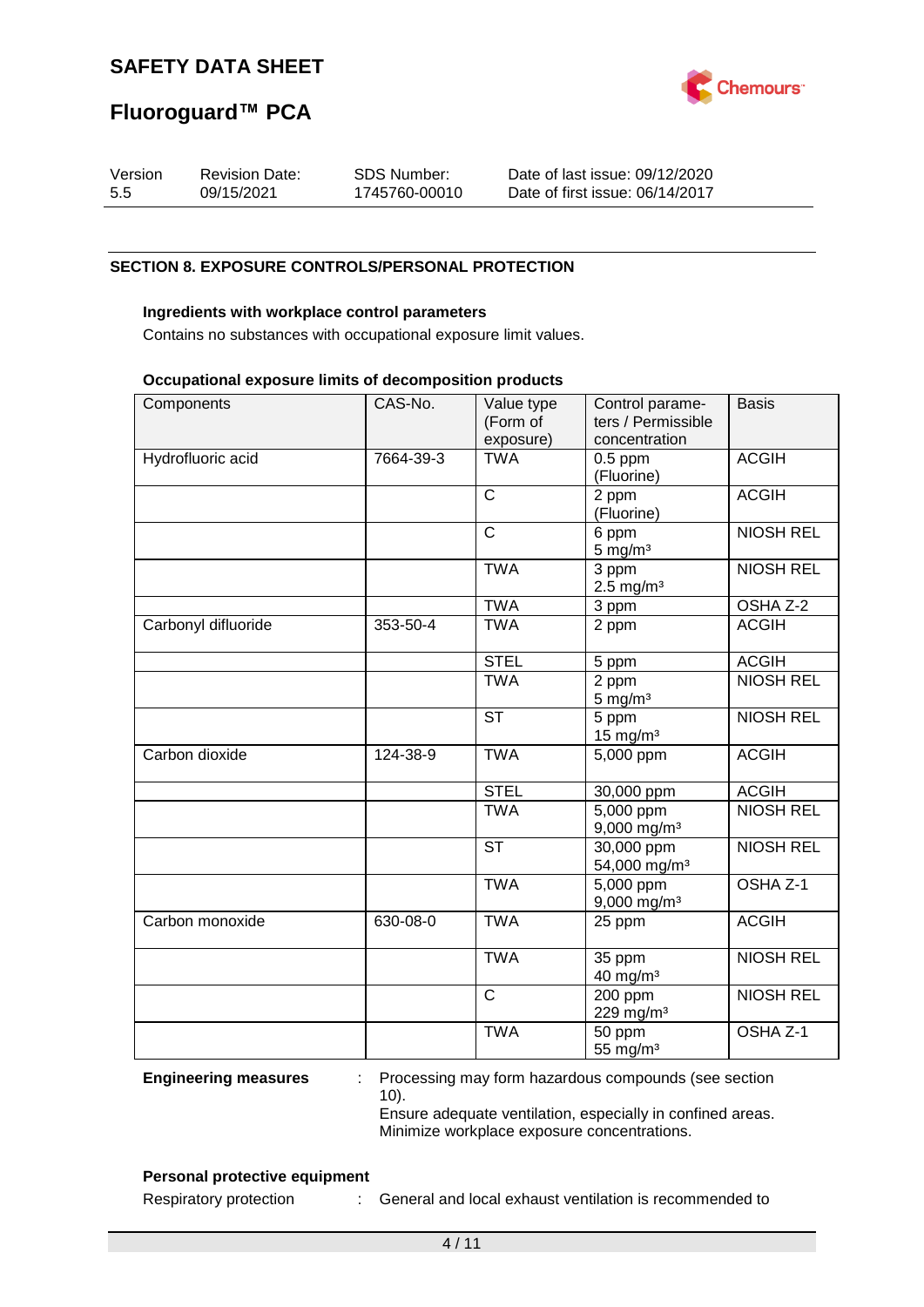

# **Fluoroguard™ PCA**

| Version<br>5.5 | <b>Revision Date:</b><br>09/15/2021 |             | <b>SDS Number:</b><br>1745760-00010 | Date of last issue: 09/12/2020<br>Date of first issue: 06/14/2017                                                                                                                                                                                                                                                                                                                                                                                                                                                                                                                                                              |
|----------------|-------------------------------------|-------------|-------------------------------------|--------------------------------------------------------------------------------------------------------------------------------------------------------------------------------------------------------------------------------------------------------------------------------------------------------------------------------------------------------------------------------------------------------------------------------------------------------------------------------------------------------------------------------------------------------------------------------------------------------------------------------|
|                |                                     | protection. |                                     | maintain vapor exposures below recommended limits. Where<br>concentrations are above recommended limits or are<br>unknown, appropriate respiratory protection should be worn.<br>Follow OSHA respirator regulations (29 CFR 1910.134) and<br>use NIOSH/MSHA approved respirators. Protection provided<br>by air purifying respirators against exposure to any hazar-<br>dous chemical is limited. Use a positive pressure air supplied<br>respirator if there is any potential for uncontrolled release,<br>exposure levels are unknown, or any other circumstance<br>where air purifying respirators may not provide adequate |
|                | Hand protection                     |             |                                     |                                                                                                                                                                                                                                                                                                                                                                                                                                                                                                                                                                                                                                |
|                | Remarks                             |             |                                     | Wash hands before breaks and at the end of workday.                                                                                                                                                                                                                                                                                                                                                                                                                                                                                                                                                                            |
|                | Eye protection                      |             | Safety glasses                      | Wear the following personal protective equipment:                                                                                                                                                                                                                                                                                                                                                                                                                                                                                                                                                                              |
|                | Skin and body protection            |             |                                     | Skin should be washed after contact.                                                                                                                                                                                                                                                                                                                                                                                                                                                                                                                                                                                           |
|                | Hygiene measures                    |             | king place.                         | If exposure to chemical is likely during typical use, provide<br>eye flushing systems and safety showers close to the wor-<br>When using do not eat, drink or smoke.<br>Wash contaminated clothing before re-use.                                                                                                                                                                                                                                                                                                                                                                                                              |

### **SECTION 9. PHYSICAL AND CHEMICAL PROPERTIES**

| Appearance                                                     | ÷ | viscous liquid                                      |
|----------------------------------------------------------------|---|-----------------------------------------------------|
| Color                                                          | ÷ | colorless                                           |
| Odor                                                           | ÷ | odorless                                            |
| <b>Odor Threshold</b>                                          | ÷ | No data available                                   |
| рH                                                             |   | $\overline{7}$                                      |
| Melting point/freezing point                                   |   | : > -71 °F / > -57 °C                               |
| Initial boiling point and boiling : No data available<br>range |   |                                                     |
| Flash point                                                    | ÷ | Method: Pensky-Martens closed cup<br>does not flash |
| Evaporation rate                                               | ÷ | No data available                                   |
| Flammability (solid, gas)                                      | ÷ | Not applicable                                      |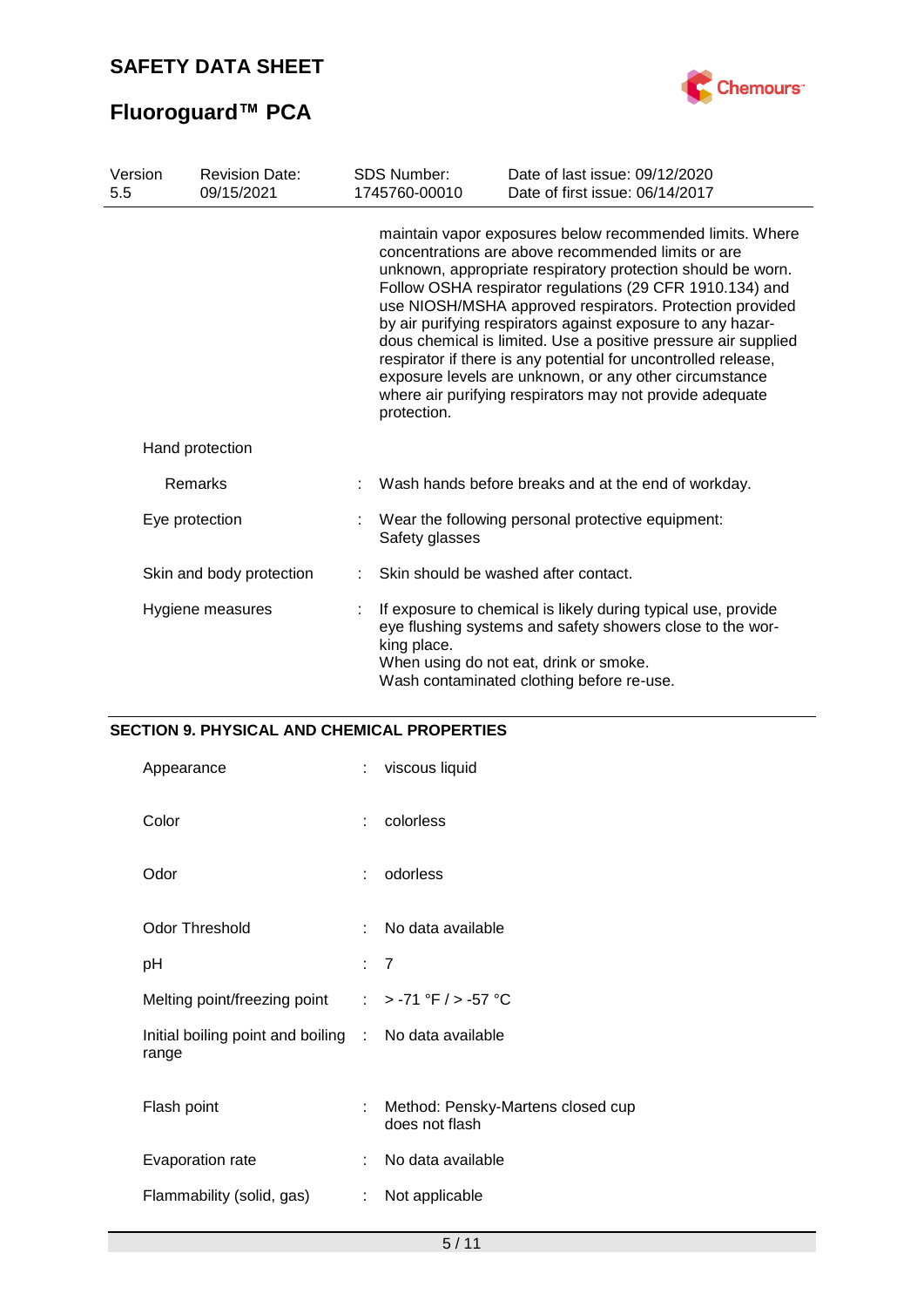

# **Fluoroguard™ PCA**

| Version<br>5.5 |                 | <b>Revision Date:</b><br>09/15/2021                 |   | SDS Number:<br>1745760-00010 | Date of last issue: 09/12/2020<br>Date of first issue: 06/14/2017 |
|----------------|-----------------|-----------------------------------------------------|---|------------------------------|-------------------------------------------------------------------|
|                |                 |                                                     |   |                              |                                                                   |
|                |                 | Flammability (liquids)                              | ÷ | No data available            |                                                                   |
|                |                 | Upper explosion limit / Upper<br>flammability limit | ÷ | No data available            |                                                                   |
|                |                 | Lower explosion limit / Lower<br>flammability limit | ÷ | No data available            |                                                                   |
|                |                 | Vapor pressure                                      |   | No data available            |                                                                   |
|                |                 | Relative vapor density                              |   | No data available            |                                                                   |
|                |                 | Relative density                                    |   | $1.86 - 1.91$                |                                                                   |
|                | Solubility(ies) | Water solubility                                    |   | negligible                   |                                                                   |
|                | octanol/water   | Partition coefficient: n-                           |   | No data available            |                                                                   |
|                |                 | Autoignition temperature                            |   | No data available            |                                                                   |
|                |                 | Decomposition temperature                           |   | 662 °F / 350 °C              |                                                                   |
|                | Viscosity       | Viscosity, kinematic                                |   | No data available            |                                                                   |
|                |                 | <b>Explosive properties</b>                         |   | Not explosive                |                                                                   |
|                |                 | Oxidizing properties                                |   |                              | The substance or mixture is not classified as oxidizing.          |
|                | Particle size   |                                                     |   | Not applicable               |                                                                   |

## **SECTION 10. STABILITY AND REACTIVITY**

| Reactivity                              |    | : Not classified as a reactivity hazard.                                     |
|-----------------------------------------|----|------------------------------------------------------------------------------|
| Chemical stability                      |    | Stable under normal conditions.                                              |
| Possibility of hazardous reac-<br>tions | ÷. | Hazardous decomposition products will be formed at elevated<br>temperatures. |
| Conditions to avoid                     | ÷  | None known.                                                                  |
| Incompatible materials                  |    | None.                                                                        |
|                                         |    |                                                                              |

## **Hazardous decomposition products**

| Thermal decomposition | : Hydrofluoric acid<br>Carbonyl difluoride |
|-----------------------|--------------------------------------------|
|                       | Carbon dioxide                             |
|                       | Carbon monoxide                            |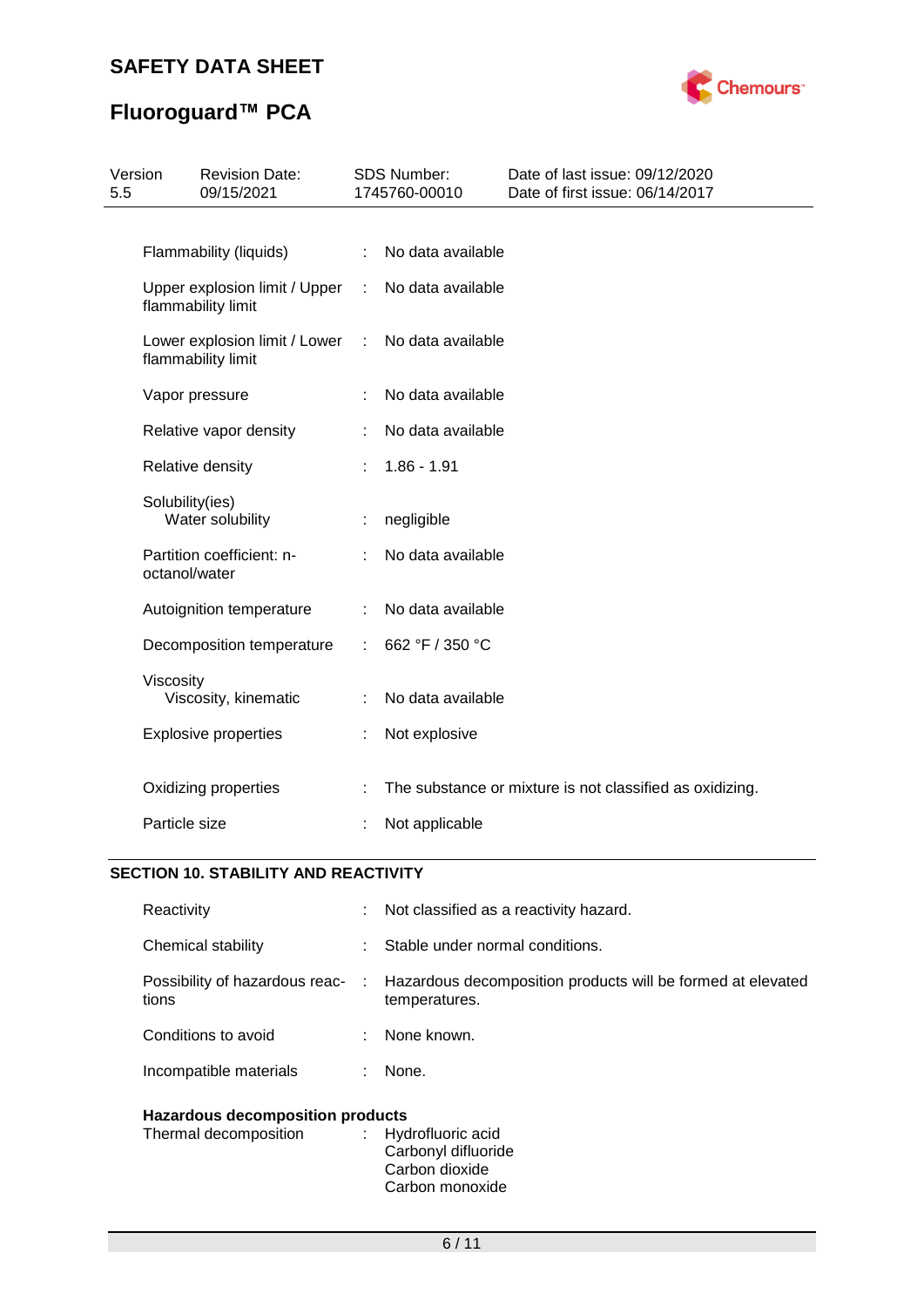

## **Fluoroguard™ PCA**

| Version | <b>Revision Date:</b> | SDS Number:   | Date of last issue: 09/12/2020  |
|---------|-----------------------|---------------|---------------------------------|
| 5.5     | 09/15/2021            | 1745760-00010 | Date of first issue: 06/14/2017 |

#### **SECTION 11. TOXICOLOGICAL INFORMATION**

#### **Information on likely routes of exposure**

Inhalation Skin contact Ingestion Eye contact

#### **Acute toxicity**

Not classified based on available information.

#### **Skin corrosion/irritation**

Not classified based on available information.

#### **Serious eye damage/eye irritation**

Not classified based on available information.

#### **Respiratory or skin sensitization**

#### **Skin sensitization**

Not classified based on available information.

#### **Respiratory sensitization**

Not classified based on available information.

#### **Germ cell mutagenicity**

Not classified based on available information.

#### **Carcinogenicity**

Not classified based on available information.<br> **IARC** No ingredient of this product to

- No ingredient of this product present at levels greater than or equal to 0.1% is identified as probable, possible or confirmed human carcinogen by IARC.
- **OSHA** No component of this product present at levels greater than or equal to 0.1% is on OSHA's list of regulated carcinogens.
- **NTP** No ingredient of this product present at levels greater than or equal to 0.1% is identified as a known or anticipated carcinogen by NTP.

#### **Reproductive toxicity**

Not classified based on available information.

#### **STOT-single exposure**

Not classified based on available information.

#### **STOT-repeated exposure**

Not classified based on available information.

#### **Aspiration toxicity**

Not classified based on available information.

#### **SECTION 12. ECOLOGICAL INFORMATION**

#### **Ecotoxicity**

No data available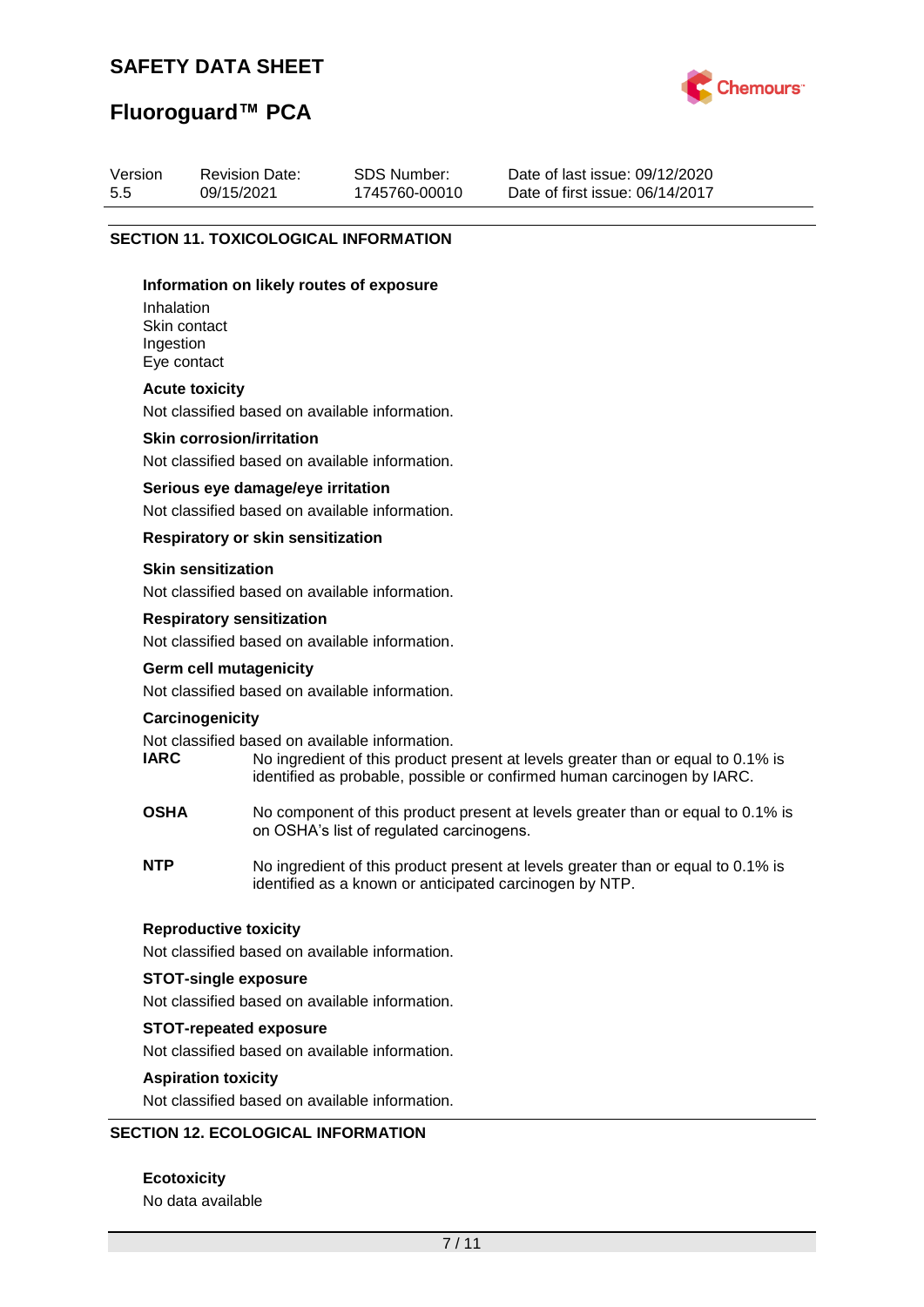

# **Fluoroguard™ PCA**

| Version<br>5.5 | <b>Revision Date:</b><br>09/15/2021                                          |   | <b>SDS Number:</b><br>1745760-00010 | Date of last issue: 09/12/2020<br>Date of first issue: 06/14/2017                                                                                              |
|----------------|------------------------------------------------------------------------------|---|-------------------------------------|----------------------------------------------------------------------------------------------------------------------------------------------------------------|
|                | <b>Persistence and degradability</b><br>No data available                    |   |                                     |                                                                                                                                                                |
|                | <b>Bioaccumulative potential</b><br>No data available                        |   |                                     |                                                                                                                                                                |
|                | <b>Mobility in soil</b><br>No data available                                 |   |                                     |                                                                                                                                                                |
|                | Other adverse effects<br>No data available                                   |   |                                     |                                                                                                                                                                |
|                | <b>SECTION 13. DISPOSAL CONSIDERATIONS</b>                                   |   |                                     |                                                                                                                                                                |
|                | <b>Disposal methods</b>                                                      |   |                                     |                                                                                                                                                                |
|                | Waste from residues                                                          | ÷ |                                     | Dispose of in accordance with local regulations.                                                                                                               |
|                | Contaminated packaging                                                       |   |                                     | Empty containers should be taken to an approved waste<br>handling site for recycling or disposal.<br>If not otherwise specified: Dispose of as unused product. |
|                | <b>SECTION 14. TRANSPORT INFORMATION</b><br><b>International Regulations</b> |   |                                     |                                                                                                                                                                |
| <b>UNRTDG</b>  | Not regulated as a dangerous good                                            |   |                                     |                                                                                                                                                                |
|                | <b>IATA-DGR</b><br>Not regulated as a dangerous good                         |   |                                     |                                                                                                                                                                |
|                | <b>IMDG-Code</b><br>Not regulated as a dangerous good                        |   |                                     |                                                                                                                                                                |
|                | Not applicable for product as supplied.                                      |   |                                     | Transport in bulk according to Annex II of MARPOL 73/78 and the IBC Code                                                                                       |
|                | <b>Domestic regulation</b>                                                   |   |                                     |                                                                                                                                                                |
| 49 CFR         | Not regulated as a dangerous good                                            |   |                                     |                                                                                                                                                                |
|                | Special precautions for user<br>Not applicable                               |   |                                     |                                                                                                                                                                |
|                | <b>SECTION 15. REGULATORY INFORMATION</b>                                    |   |                                     |                                                                                                                                                                |
|                | <b>CERCLA Reportable Quantity</b>                                            |   |                                     |                                                                                                                                                                |
|                | This material does not contain any components with a CERCLA RQ.              |   |                                     |                                                                                                                                                                |
|                | <b>SARA 304 Extremely Hazardous Substances Reportable Quantity</b>           |   |                                     | This material does not contain any components with a section 304 EHS RQ.                                                                                       |

**SARA 302 Extremely Hazardous Substances Threshold Planning Quantity** This material does not contain any components with a section 302 EHS TPQ.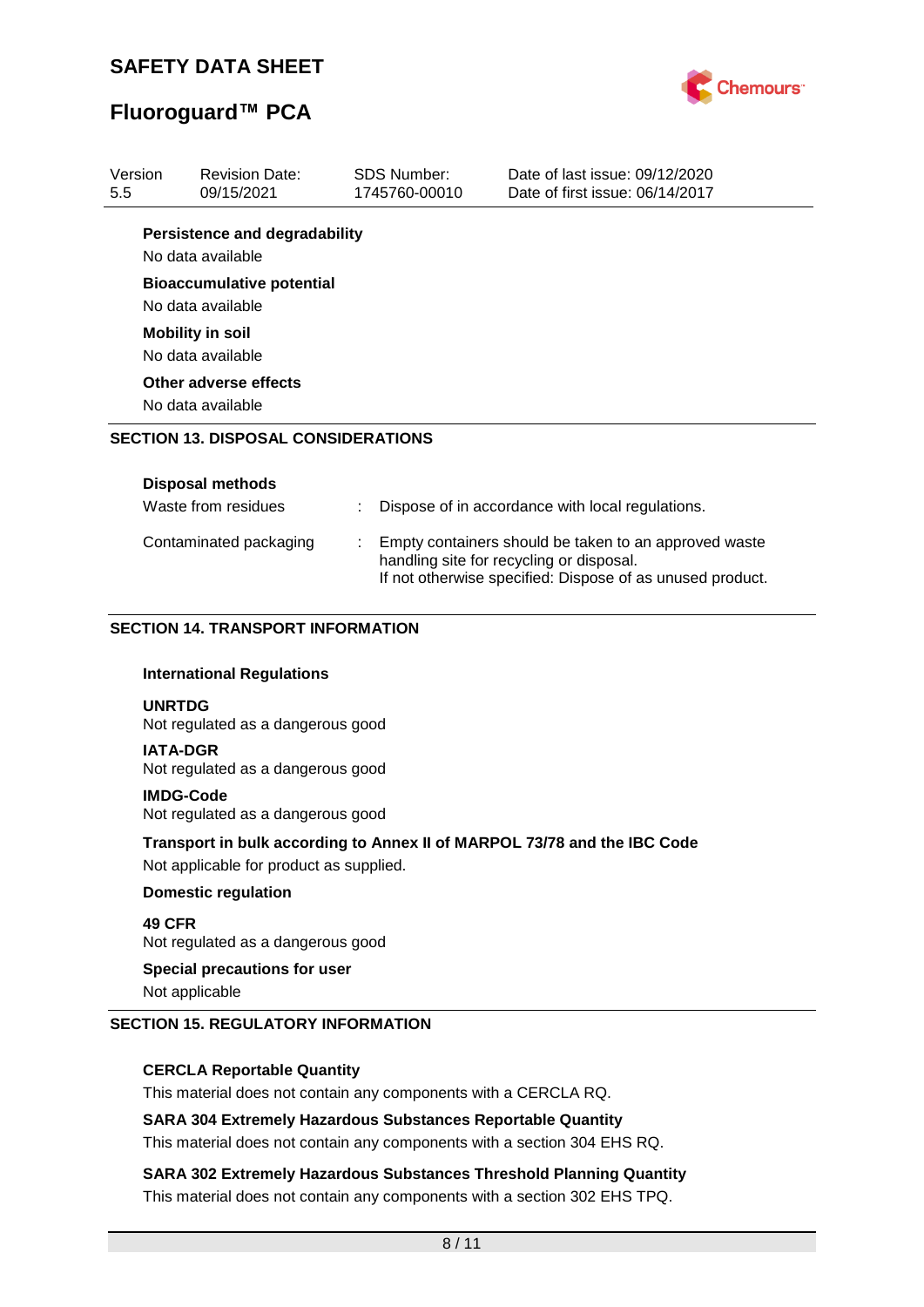

## **Fluoroguard™ PCA**

| Version<br>5.5                                                                                                                                                                                                                                                                                                                                                                                                            | <b>Revision Date:</b><br>09/15/2021             |  | <b>SDS Number:</b><br>1745760-00010 | Date of last issue: 09/12/2020<br>Date of first issue: 06/14/2017                                                                                                                         |
|---------------------------------------------------------------------------------------------------------------------------------------------------------------------------------------------------------------------------------------------------------------------------------------------------------------------------------------------------------------------------------------------------------------------------|-------------------------------------------------|--|-------------------------------------|-------------------------------------------------------------------------------------------------------------------------------------------------------------------------------------------|
|                                                                                                                                                                                                                                                                                                                                                                                                                           | SARA 311/312 Hazards                            |  | : No SARA Hazards                   |                                                                                                                                                                                           |
| <b>SARA 313</b>                                                                                                                                                                                                                                                                                                                                                                                                           |                                                 |  |                                     | : This material does not contain any chemical components with<br>known CAS numbers that exceed the threshold (De Minimis)<br>reporting levels established by SARA Title III, Section 313. |
|                                                                                                                                                                                                                                                                                                                                                                                                                           | <b>US State Regulations</b>                     |  |                                     |                                                                                                                                                                                           |
|                                                                                                                                                                                                                                                                                                                                                                                                                           | Pennsylvania Right To Know<br><b>PFPE</b> fluid |  |                                     | Trade secret                                                                                                                                                                              |
| <b>California Prop. 65</b><br>WARNING: This product can expose you to chemicals including Pentadecafluorooctanoic acid,<br>which is/are known to the State of California to cause birth defects or other reproductive harm.<br>For more information go to www.P65Warnings.ca.gov. Note to User: This product is not made<br>with PFOA nor is PFOA intentionally present in the product; however, it is possible that PFOA |                                                 |  |                                     |                                                                                                                                                                                           |

may be present as an impurity at background (environmental) levels.

#### **SECTION 16. OTHER INFORMATION**



Chemours™ and the Chemours Logo are trademarks of The Chemours Company. Before use read Chemours safety information. For further information contact the local Chemours office or nominated distributors.

| <b>Full text of other abbreviations</b> |                                                                                         |
|-----------------------------------------|-----------------------------------------------------------------------------------------|
| ACGIH                                   | : USA. ACGIH Threshold Limit Values (TLV)                                               |
| NIOSH REL                               | : USA. NIOSH Recommended Exposure Limits                                                |
| OSHA Z-1                                | : USA. Occupational Exposure Limits (OSHA) - Table Z-1 Lim-<br>its for Air Contaminants |
| OSHA Z-2                                | : USA. Occupational Exposure Limits (OSHA) - Table Z-2                                  |
| ACGIH / TWA                             | : 8-hour, time-weighted average                                                         |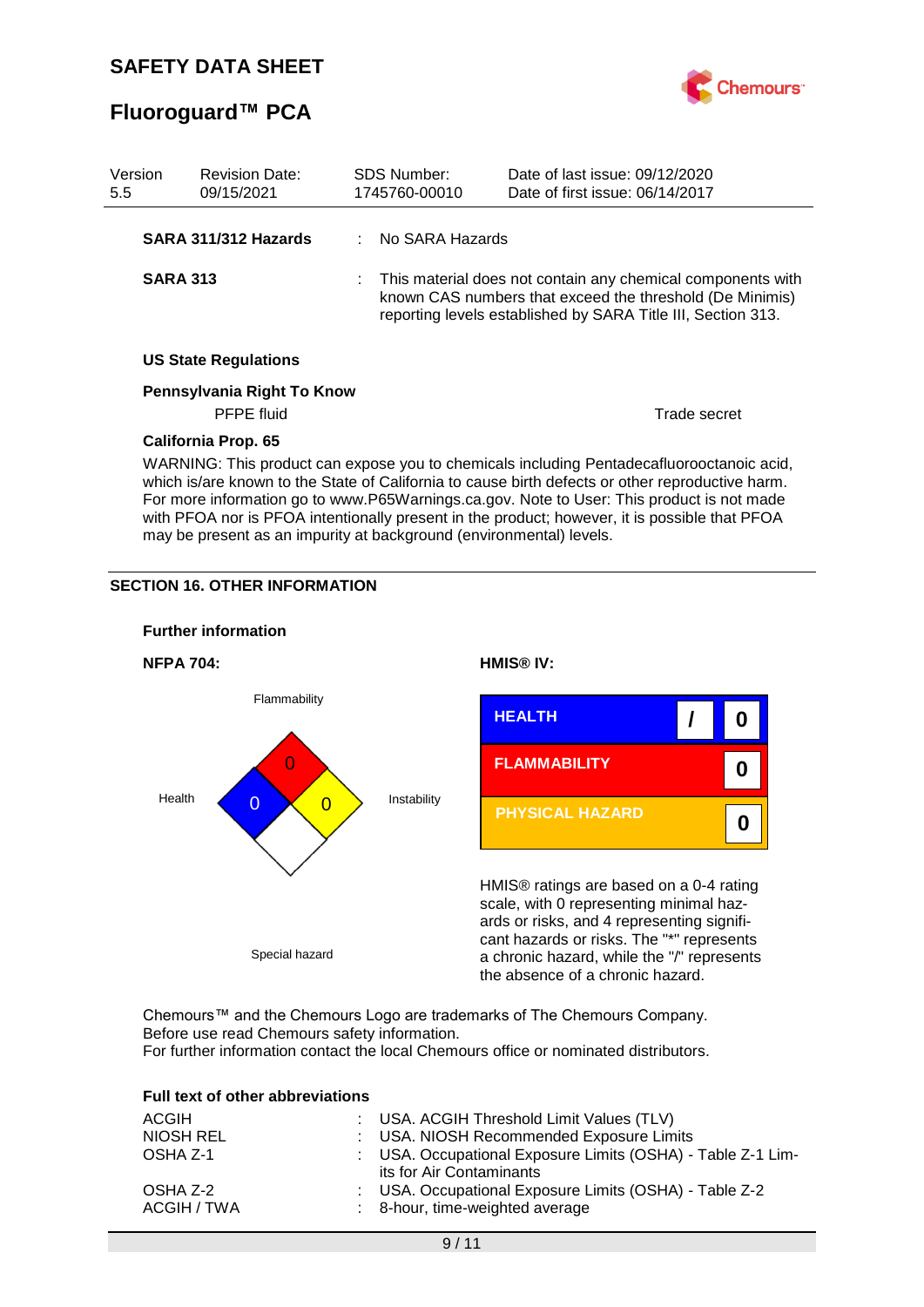

## **Fluoroguard™ PCA**

| Version<br>5.5 | <b>Revision Date:</b><br>09/15/2021 | <b>SDS Number:</b><br>1745760-00010 | Date of last issue: 09/12/2020<br>Date of first issue: 06/14/2017                            |
|----------------|-------------------------------------|-------------------------------------|----------------------------------------------------------------------------------------------|
|                | ACGIH / STEL                        | Short-term exposure limit           |                                                                                              |
| ACGIH / C      |                                     | Ceiling limit                       |                                                                                              |
|                | NIOSH REL / TWA                     |                                     | Time-weighted average concentration for up to a 10-hour<br>workday during a 40-hour workweek |
| NIOSH REL / ST |                                     |                                     | : STEL - 15-minute TWA exposure that should not be exceeded<br>at any time during a workday  |
|                | NIOSH REL / C                       |                                     | Ceiling value not be exceeded at any time.                                                   |
|                | OSHA Z-1 / TWA                      |                                     | 8-hour time weighted average                                                                 |
|                | OSHA Z-2 / TWA                      |                                     | 8-hour time weighted average                                                                 |

AIIC - Australian Inventory of Industrial Chemicals; ASTM - American Society for the Testing of Materials; bw - Body weight; CERCLA - Comprehensive Environmental Response, Compensation, and Liability Act; CMR - Carcinogen, Mutagen or Reproductive Toxicant; DIN - Standard of the German Institute for Standardisation; DOT - Department of Transportation; DSL - Domestic Substances List (Canada); ECx - Concentration associated with x% response; EHS - Extremely Hazardous Substance; ELx - Loading rate associated with x% response; EmS - Emergency Schedule; ENCS - Existing and New Chemical Substances (Japan); ErCx - Concentration associated with x% growth rate response; ERG - Emergency Response Guide; GHS - Globally Harmonized System; GLP - Good Laboratory Practice; HMIS - Hazardous Materials Identification System; IARC - International Agency for Research on Cancer; IATA - International Air Transport Association; IBC - International Code for the Construction and Equipment of Ships carrying Dangerous Chemicals in Bulk; IC50 - Half maximal inhibitory concentration; ICAO - International Civil Aviation Organization; IECSC - Inventory of Existing Chemical Substances in China; IMDG - International Maritime Dangerous Goods; IMO - International Maritime Organization; ISHL - Industrial Safety and Health Law (Japan); ISO - International Organisation for Standardization; KECI - Korea Existing Chemicals Inventory; LC50 - Lethal Concentration to 50 % of a test population; LD50 - Lethal Dose to 50% of a test population (Median Lethal Dose); MARPOL - International Convention for the Prevention of Pollution from Ships; MSHA - Mine Safety and Health Administration; n.o.s. - Not Otherwise Specified; NFPA - National Fire Protection Association; NO(A)EC - No Observed (Adverse) Effect Concentration; NO(A)EL - No Observed (Adverse) Effect Level; NOELR - No Observable Effect Loading Rate; NTP - National Toxicology Program; NZIoC - New Zealand Inventory of Chemicals; OECD - Organization for Economic Co-operation and Development; OPPTS - Office of Chemical Safety and Pollution Prevention; PBT - Persistent, Bioaccumulative and Toxic substance; PICCS - Philippines Inventory of Chemicals and Chemical Substances; (Q)SAR - (Quantitative) Structure Activity Relationship; RCRA - Resource Conservation and Recovery Act; REACH - Regulation (EC) No 1907/2006 of the European Parliament and of the Council concerning the Registration, Evaluation, Authorisation and Restriction of Chemicals; RQ - Reportable Quantity; SADT - Self-Accelerating Decomposition Temperature; SARA - Superfund Amendments and Reauthorization Act; SDS - Safety Data Sheet; TCSI - Taiwan Chemical Substance Inventory; TECI - Thailand Existing Chemicals Inventory; TSCA - Toxic Substances Control Act (United States); UN - United Nations; UNRTDG - United Nations Recommendations on the Transport of Dangerous Goods; vPvB - Very Persistent and Very Bioaccumulative

| Sources of key data used to<br>compile the Material Safety<br>Data Sheet | Internal technical data, data from raw material SDSs, OECD<br>eChem Portal search results and European Chemicals Agen-<br>cy, http://echa.europa.eu/ |
|--------------------------------------------------------------------------|------------------------------------------------------------------------------------------------------------------------------------------------------|
| <b>Revision Date</b>                                                     | 09/15/2021                                                                                                                                           |

The information provided in this Safety Data Sheet is correct to the best of our knowledge, information and belief at the date of its publication. The information is designed only as a guidance for safe handling, use, processing, storage, transportation, disposal and release and shall not be considered a warranty or quality specification of any type. The information provided relates only